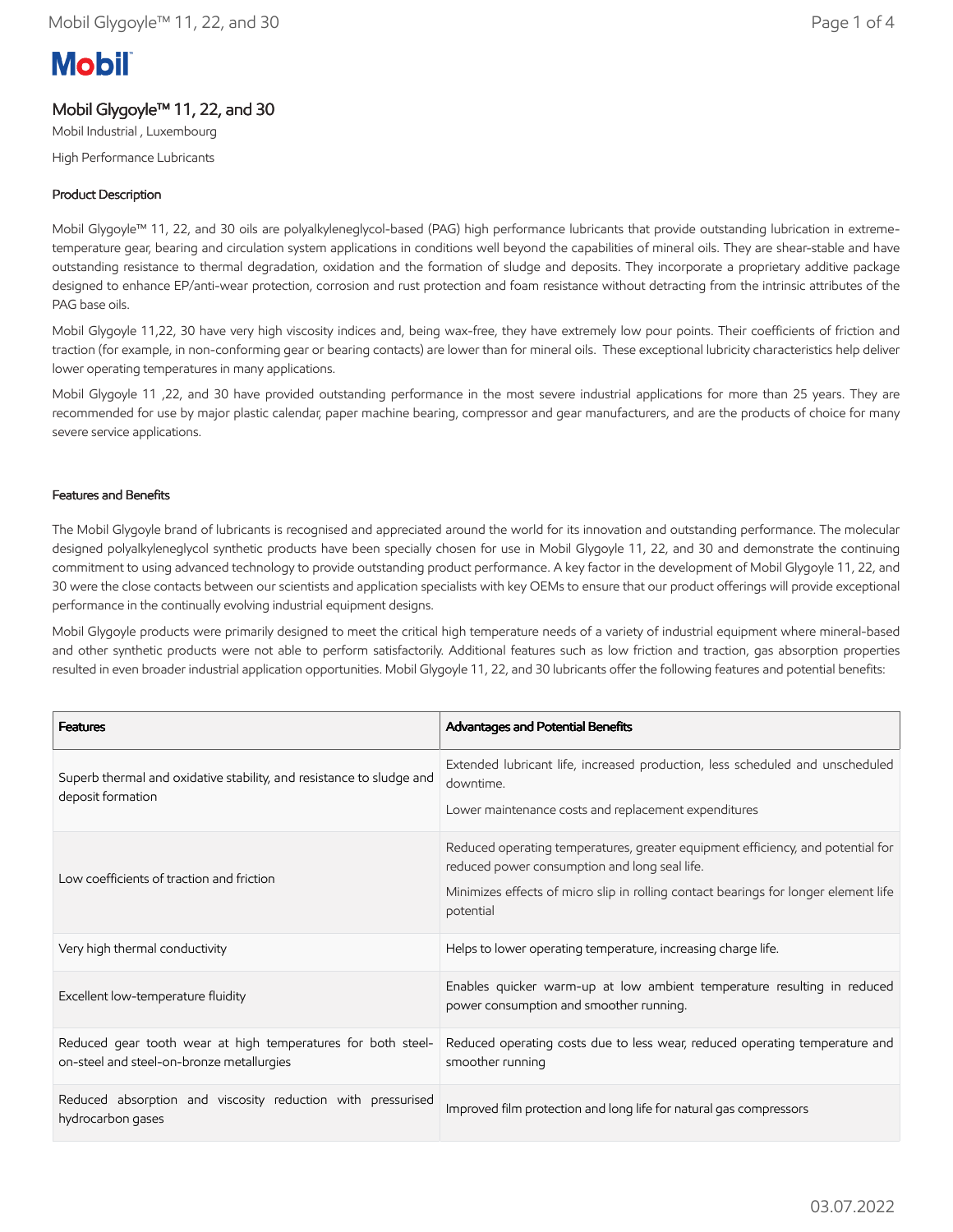| <b>Features</b>                              | <b>Advantages and Potential Benefits</b>                                                            |  |
|----------------------------------------------|-----------------------------------------------------------------------------------------------------|--|
| Multipurpose industrial equipment capability | Potential to use fewer products with reduced inventory costs and less chance for<br>mis-lubrication |  |

## Applications

Mobil Glygoyle lubricants are recommended for the most severe conditions in all types of plain and anti-friction bearings and industrial enclosed gears up to a bulk oil temperature of 200º C. Specific applications include:

- Severe plastic calendar operations
- High temperature paper machine bearings
- Industrial enclosed gears spur, bevel and worm gearing
- Reciprocating and rotary air, natural gas, CO2 and other process gasses

#### Application notes

Polyalkyleneglycol (PAG) based lubricants have some inherent excellent lubrication properties imparted by the PAG base oil. However, PAG based lubricants do have limitations with respect to compatibility with seal and coating materials, some varieties of light metal alloys and other lubricants. Before applying any PAG lubricant, contact the original equipment manufacturer for specific advice on the application.

#### Compatibility with other lubricants

Mobil Glygoyle 11, 22, and 30 are not compatible with mineral oils and most other synthetic lubricants. Additionally, depending on the specific type of PAG base fluid, they may not be compatible with other PAG type lubricants. (e. g. Mobil Glygoyle 11, 22, 30 and Mobil Glygoyle ISO VG Series are not miscible)Mobil Glygoyle 11, 22, and 30 are not generally recommended for use in systems previously filled with mineral oils or PAO based synthetic lubricants. It is further recommended to check compatibility when topping up or replacing existing PAG fillings with Mobil Glygoyle products, generally the preference is to avoid mixtures by draining, flushing and refilling.When changing from mineral oil or other synthetic products to Mobil Glygoyle products, it is crtical to clean the system thoroughly and flush with suitable fluids prior to conversion. For further details please contact your ExxonMobil representative.

#### Water

Mobil Glygoyle 11, 22, and 30, along with all PAG based lubricants, are hygroscopic and absorb more water than mineral oils or synthetic hydrocarbons before. Therefore extra care should be taken not to expose PAG oils to excessive moisture. Due to their inherent high specific gravity, water does not drop to the bottom of reservoirs, but stays on top of the lubricant.

#### Seal compatibility

PAG based lubricants are not compatible with most standard seal materials used for mineral oils or synthetic hydrocarbons. Incompatible materials are likely to shrink or swell, thus causing severe leakage or seizure of the seal. When converting from mineral oil or synthetic hydrocarbons to Mobil Glygoyle 11, 22, or 30, seal compatibility must be considered.. FKM and VMQ are normally suitable for use with PAG. NBR materials may be used but have restricted temperature range. In all cases, operating conditions and the variability of elastomer properties from different manufactures should be considered. For best results, consult the equipment supplier or seal manufacturer for specific recommendations.

#### Light Metal Alloys

Mobil Glygoyle 11, 22, and 30 and PAG lubricants are well suited for gear applications with ferrous and most non ferrous materials. However, Mobil Glygoyle products and PAG lubricants are not recommended for use with light metal alloys containing Aluminum or Magnesium. PAG lubricants can lead to increased wear when used with light metal alloys of this nature. Please consult the original equipment manufacturer for additional information.

#### Other Materials

Paints, coatings, and some plastics are not suitable for use with PAG lubricants. In general two component paints (reactive paints, epoxy resins) are suitable for use for interior coatings in contact with the lubricant. Otherwise, interiors in contact with the lubricant should be left uncoated. Materials used for oil level gages, inspection doors etc., should preferably be made of natural glass or polyamide materials. Other transparent plastics, e.g. Plexiglas, may deteriorate and crack under stress.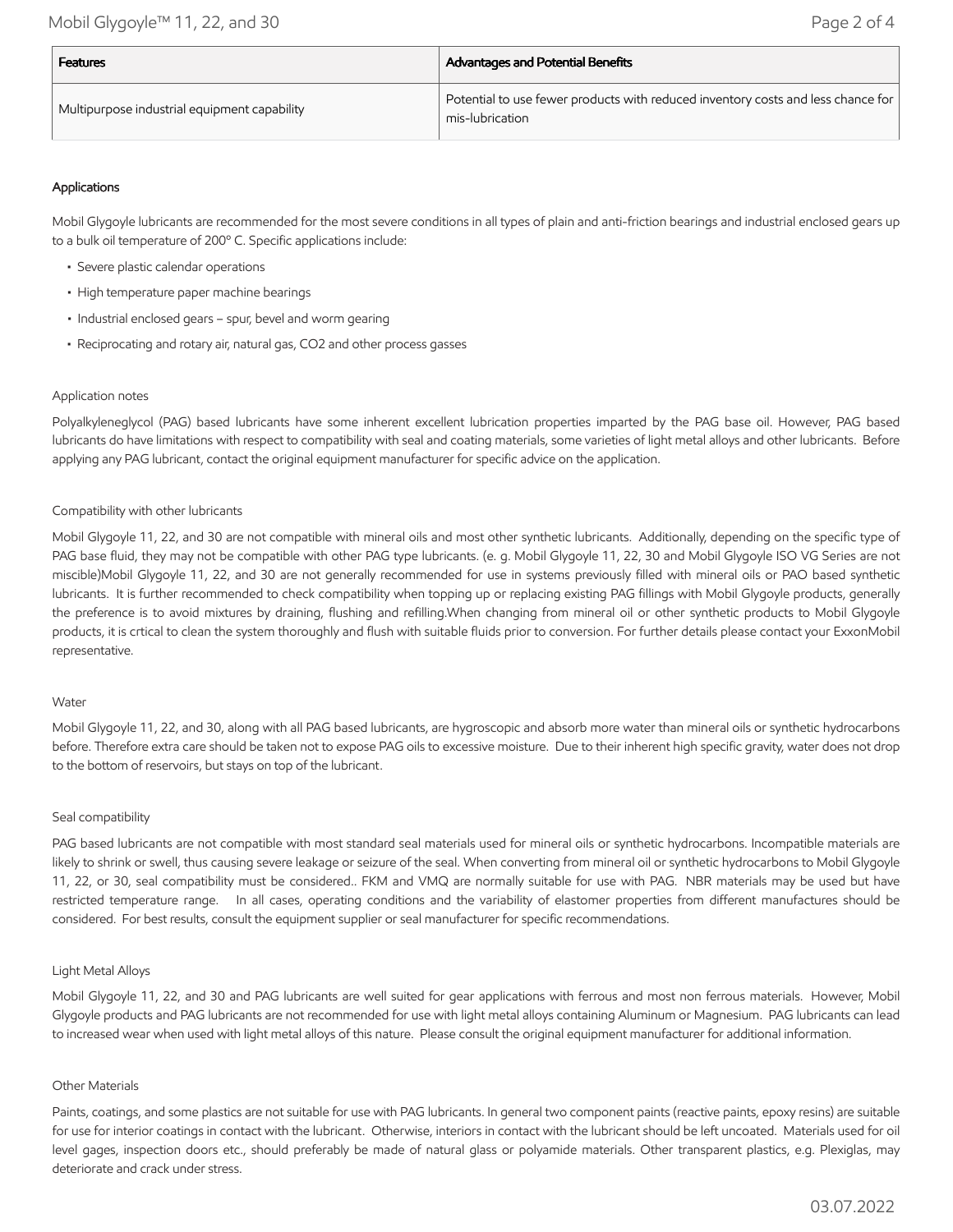### Properties and Specifications

| Property                                               | MOBIL GLYGOYLE 11 | MOBIL GLYGOYLE 22 | MOBIL GLYGOYLE 30 |
|--------------------------------------------------------|-------------------|-------------------|-------------------|
| Copper Strip Corrosion, 24 h, 100 C, Rating, ASTM D130 | 1B                | 1B                | 1B                |
| FZG Scuffing, Fail Load Stage, A/8.3/90, ISO 14635-1   | $12+$             | $12+$             | $12+$             |
| Flash Point, Cleveland Open Cup, °C, ASTM D92          | 226               | 229               | 221               |
| Foam, Sequence I, Stability, ml, ASTM D892             | $\mathbf 0$       | $\mathbf 0$       | $\mathbf{0}$      |
| Foam, Sequence I, Tendency, ml, ASTM D892              | 5                 | 5                 | 5                 |
| Four-Ball Wear Test, Scar Diameter, mm, ASTM D4172     | 0.4               | 0.4               | 0.4               |
| Kinematic Viscosity @ 100 C, mm2/s, ASTM D445          | 11.5              | 25.1              | 30.9              |
| Kinematic Viscosity @ 40 C, mm2/s, ASTM D445           | 85                | 177               | 224               |
| Pour Point, °C, ASTM D97                               | $-45$             | $-41$             | $-41$             |
| Rust Characteristics, Procedure A, ASTM D665           | <b>PASS</b>       | <b>PASS</b>       | <b>PASS</b>       |
| Specific Gravity, 20 C/20 C, ASTM D1298                | 1.009             | 1.007             | 1.006             |

#### Health and Safety

Health and Safety recommendations for this product can be found on the Material Safety Data Sheet (MSDS) @ [http://www.msds.exxonmobil.com](http://www.msds.exxonmobil.com/psims/psims.aspx) /psims/psims.aspx

All trademarks used herein are trademarks or registered trademarks of Exxon Mobil Corporation or one of its subsidiaries unless indicated otherwise.

05-2020

EXXONMOBIL LUBRICANTS & SPECIALTIES EUROPE, A DIVISION OF EXXONMOBIL PETROLEUM & CHEMICAL, BVBA (EMPC) POLDERDIJKWEG B-2030 Antwerpen Belgium

Typical Properties are typical of those obtained with normal production tolerance and do not constitute a specification. Variations that do not affect product performance are to be expected during normal manufacture and at different blending locations. The information contained herein is subject to change without notice. All products may not be available locally. For more information, contact your local ExxonMobil contact or visit [www.exxonmobil.com](http://www.exxonmobil.com/)

ExxonMobil is comprised of numerous affiliates and subsidiaries, many with names that include Esso, Mobil, or ExxonMobil. Nothing in this document is intended to override or supersede the corporate separateness of local entities. Responsibility for local action and accountability remains with the local ExxonMobil-affiliate entities.

Energy lives here™